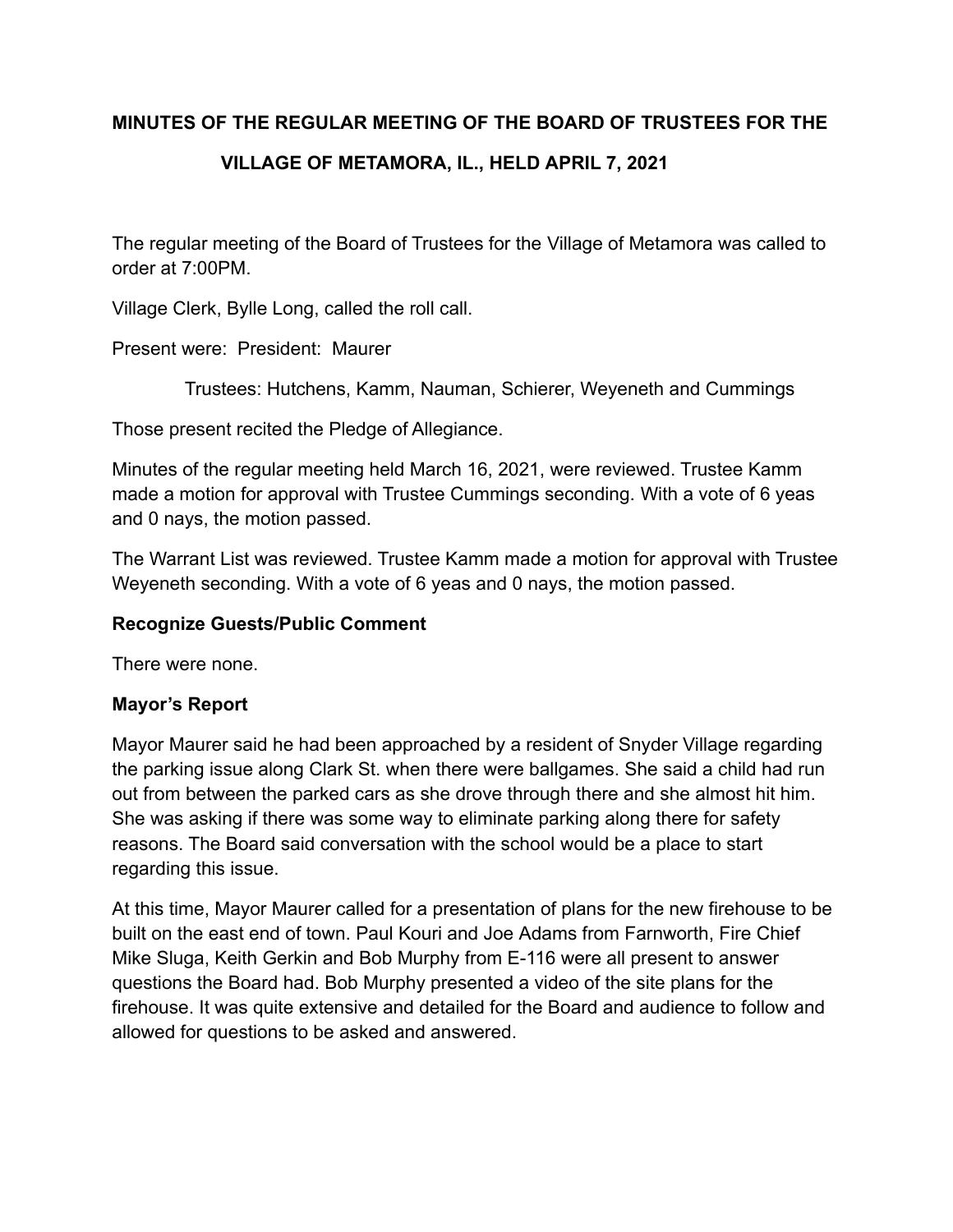### **Attorney's Report**

The following was presented for approval:

Ordinance Amending Village Code Provisions Regarding Prohibition of Certain Animals in the Village Limits.

Trustee Nauman made a motion for approval with Trustee Weyeneth seconding. With a vote of 5 yeas, 1 abstain (Schierer) and 0 nays, the motion passed.

### **Engineer's Report**

Joe Adams of Farnsworth presented a picture of the interior of the ground storage tank being blasted prior to painting. The crew had detected an anomaly, resembling a washer pressed into the steel surface. The proposed repair cost is \$1300.00.

Joe then gave a general overview for the MFT program for 2021.

### **Treasurer's Report**

There was no report.

#### **Public Works Dept.**

Trustee Nauman said after the discussion at the last PW committee meeting, he was ready to make a motion for the purchase of a new Ford utility truck for the PW Dept. This purchase would not exceed \$50,000.00. Trustee Kamm seconded the motion and with a vote of 6 yeas and 0 nays, the motion passed.

Next discussion was the water usage needed to fill the swimming pool. It was a general consensus to fill the pool at no charge again this year.

Trustee Nauman made a motion to raise the pay for the part-time park maintenance employee from \$11.00 to \$12.00. Trustee Weyeneth seconded the motion and with a vote of 6 yea and 0 nays, the motion passed.

He also said the Village needs 3 more people to be on the Planning Board/Zoning Commission. Anyone interested should let the administration office know.

### **Police/Fire/ESD**

Trustee Kamm suggested the Village ask the engineer to give a proposal for their costs to move forward with plans and ideas on the new firehouse. The Board agreed to this and will talk to Bob Kolhaus at the next Board meeting as to what directions need to be taken.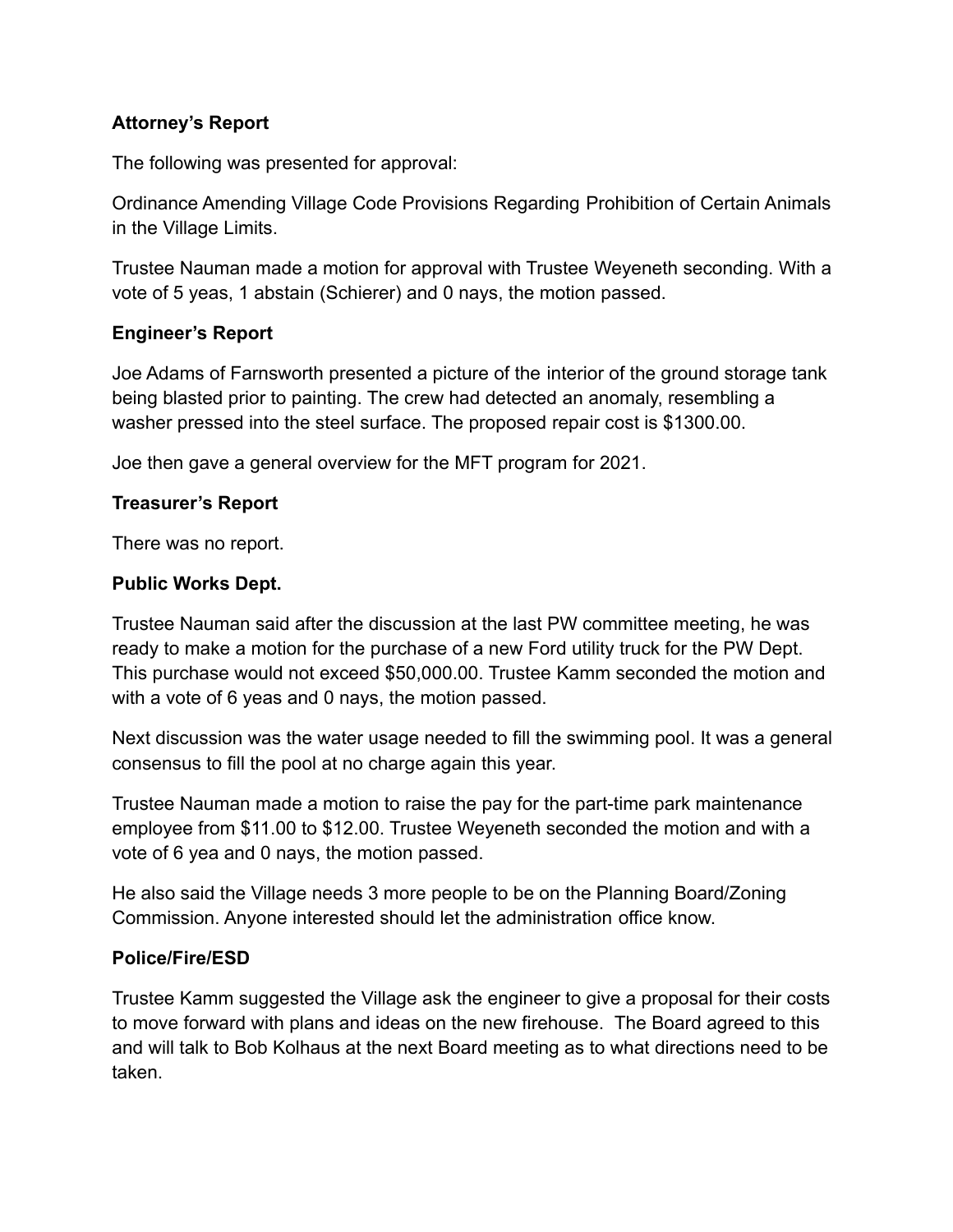Trustee Kamm discussed the salary proposals for the Metamora Fire Dept. as presented:

| 1. Fire Chief                | \$2,250. |               |                 |
|------------------------------|----------|---------------|-----------------|
| 2. Assistant Fire Chiefs (2) |          | \$1,000. Each |                 |
| 3. Fire Captains (3)         |          | \$ 500. Each  |                 |
| 4. Secretary/Treasurer       |          | \$ 750. Each  |                 |
| 5. Fireman                   |          |               | \$ 17. Per call |

Costs to be shared equally by the Village and Rural Fire District and subject to approval by both districts. Would become effective May 1, 2021

Trustee Kamm made a motion for approval with Trustee Cummings seconding. With a vote of 6 yeas and 0 nays, the motion passed.

Trustee Kamm discussed changes to the proposed intergovernmental agreement between the Village and the Rural Fire Dept. This is still an ongoing discussion between the two parties.

### **Finance, Economic Development, Insurance**

Trustee Weyeneth had nothing to report.

#### **Special Projects, Buildings**

Trustee Hutchens had nothing to report.

#### **Old Business**

Trustee Schierer brought up the issue of all the signs along Rt 116. The election signs are now gone, but there are many other business signs still there. This is in violation of IDOT regulations against signs on the state's right-of-way and the businesses need to be notified to have the signs removed. It was decided to notifiy the businesses and have the signs removed to be in compliance with the IDOT regulations.

#### **New Business**

Trustee Cummings said two issues for the new budget would be first, the raises for the 3 non-union employees. Trustee Nauman suggested to add a 3% raise for each to cover these costs.